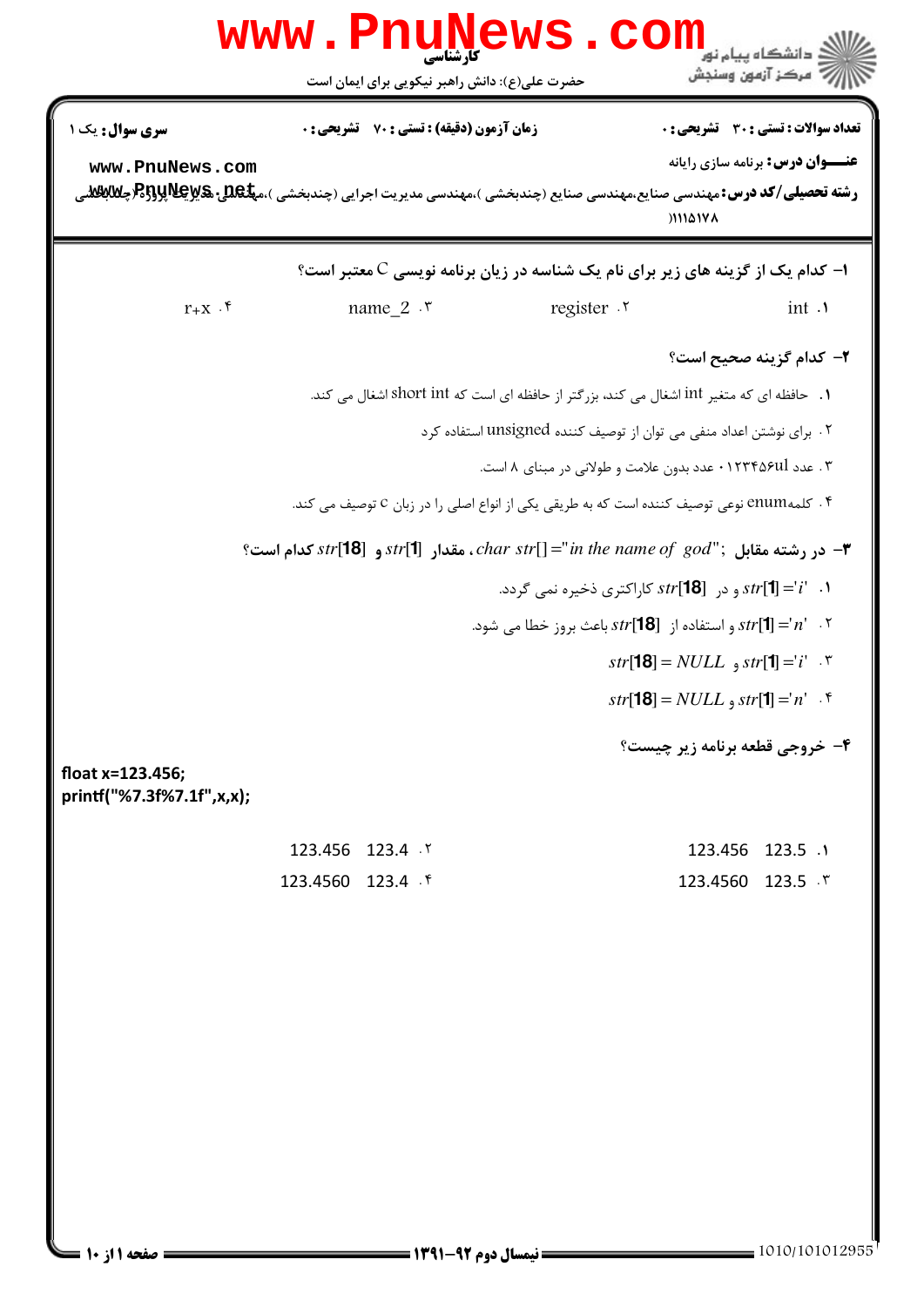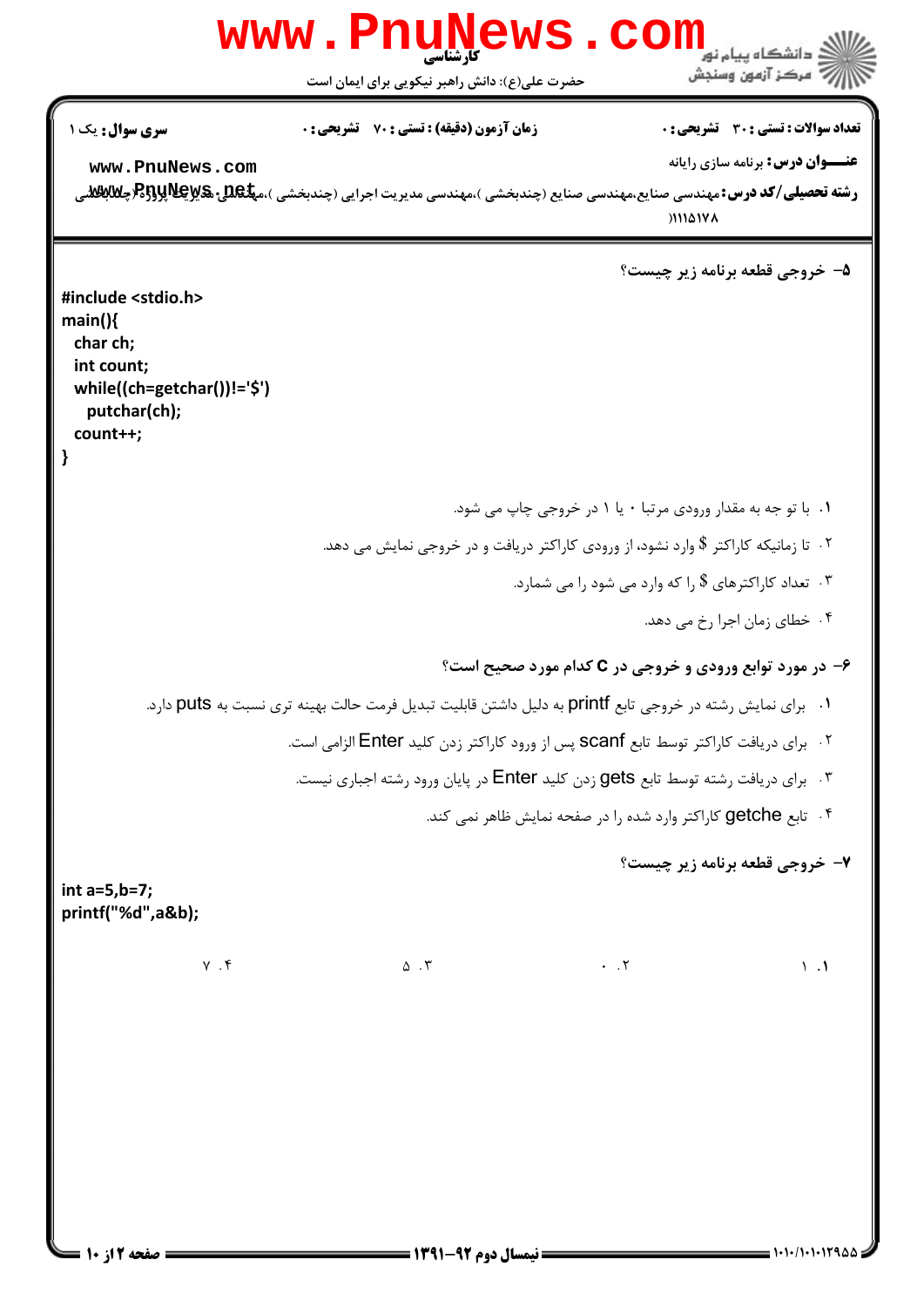| www.PnuNews.com<br>.<br>: دانشگاه پيام نو <mark>ر</mark>                                           |                                                                                                                                                                                      |                             |                                                                                         |  |  |
|----------------------------------------------------------------------------------------------------|--------------------------------------------------------------------------------------------------------------------------------------------------------------------------------------|-----------------------------|-----------------------------------------------------------------------------------------|--|--|
|                                                                                                    | حضرت علی(ع): دانش راهبر نیکویی برای ایمان است                                                                                                                                        |                             | ر آمرڪز آزمون وسنڊش                                                                     |  |  |
| سری سوال: ۱ یک<br>www.PnuNews.com                                                                  | <b>زمان آزمون (دقیقه) : تستی : 70 ٪ تشریحی : 0</b><br><b>رشته تحصیلی/کد درس:</b> مهندسی صنایع،مهندسی صنایع (چندبخشی )،مهندسی مدیریت اجرایی (چندبخشی )،م <b>پگهللی:R5پR5پR5پ</b> رR9پ | 11141711                    | <b>تعداد سوالات : تستی : 30 ٪ تشریحی : 0</b><br><b>عنـــوان درس:</b> برنامه سازی رایانه |  |  |
| int $x=0, y=1, a;$<br>float $z=2.5$ ;<br>a=x<=5&&z>=3  !y;                                         |                                                                                                                                                                                      |                             | ۸- با توجه به قطعه کد زیر مقدار <i>۵ چی</i> ست؟                                         |  |  |
|                                                                                                    | ۰۴ عملگرهای منطقی نمی توانند به این صورت استفاده شوند و برنامه با خطا مواجه خواهد شد.                                                                                                |                             | $\cdot$ $\cdot$ $\cdot$<br>$\lambda$ . T<br>$Y \cdot Y$                                 |  |  |
|                                                                                                    |                                                                                                                                                                                      |                             |                                                                                         |  |  |
| int $a=5,b=3;$<br>for(; $a \le 5$ ; $a++$ )<br>$b^* = 2;$<br>printf("%d,%d",++a,b++);              |                                                                                                                                                                                      |                             | ۹- پس از اجرای قطعه برنامه زیر خروجی کدام است؟                                          |  |  |
| 7,6.9                                                                                              | 3,6.7                                                                                                                                                                                | 5,7.7                       | 6,4.1                                                                                   |  |  |
| int $a=2,b=3$ ;<br>$a=(++a,b%=a,b*-a);$<br>Result=a==b?1:0;                                        |                                                                                                                                                                                      |                             | +ا– با توجه به قطعه کد زیر مقدار Result چند است؟                                        |  |  |
| $Y \cdot Y$                                                                                        | $\cdot$ $\cdot$ $\mathsf{r}$                                                                                                                                                         | $\mathbf{Y}$ . $\mathbf{Y}$ | $\lambda$ . $\lambda$                                                                   |  |  |
| $int i,j,s,n=5;$<br>$for(s=0,i=1;i<=5;i++)$<br>$for (j=1; j<=i; j++)$<br>$s++;$<br>printf("%d",s); |                                                                                                                                                                                      |                             | 11- خروجي قطعه برنامه زير كدام است؟                                                     |  |  |
| $Y\Delta$ .                                                                                        | $Y \cdot \cdot \cdot Y$                                                                                                                                                              | 10.7                        | $\cdot \cdot \cdot$                                                                     |  |  |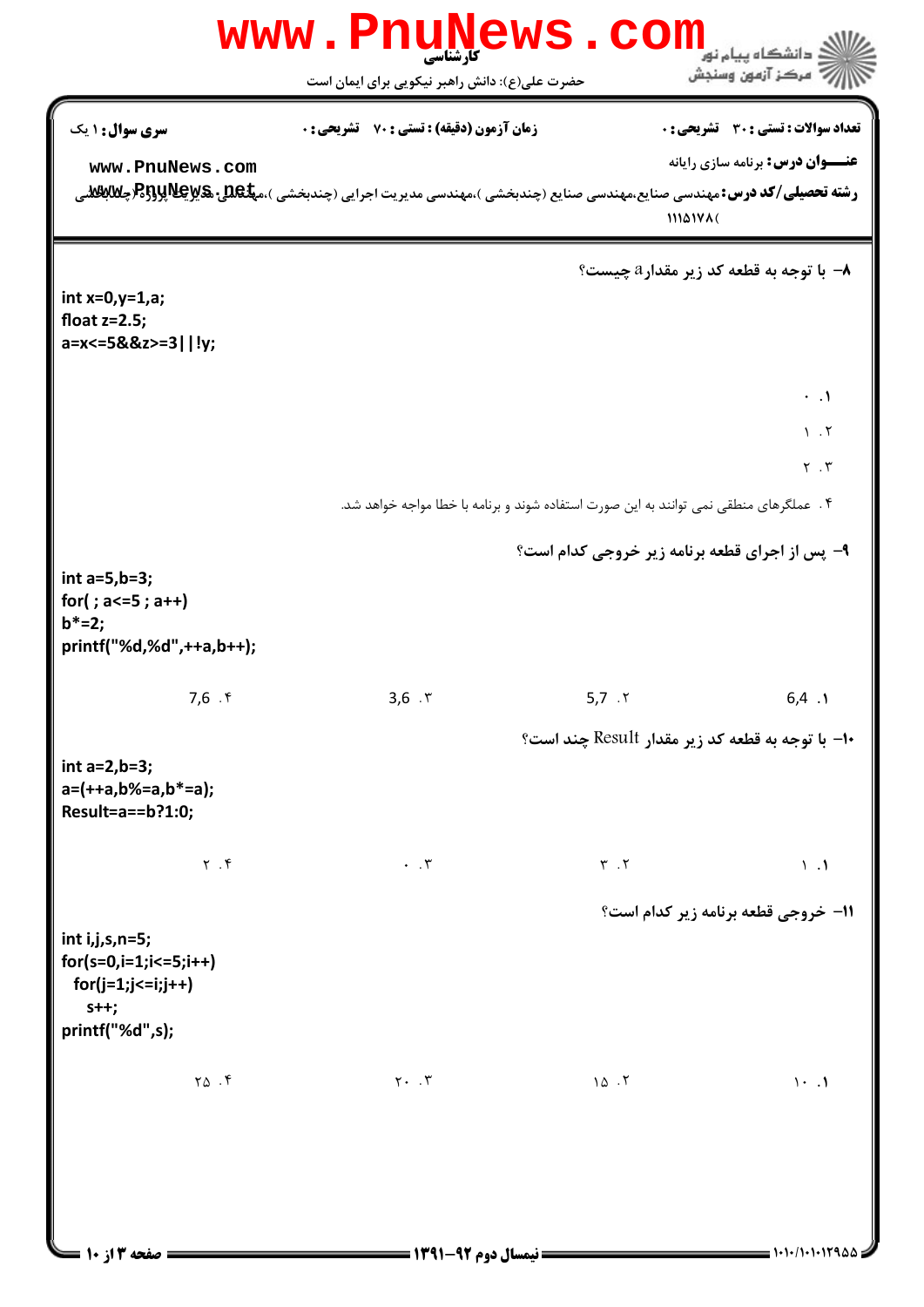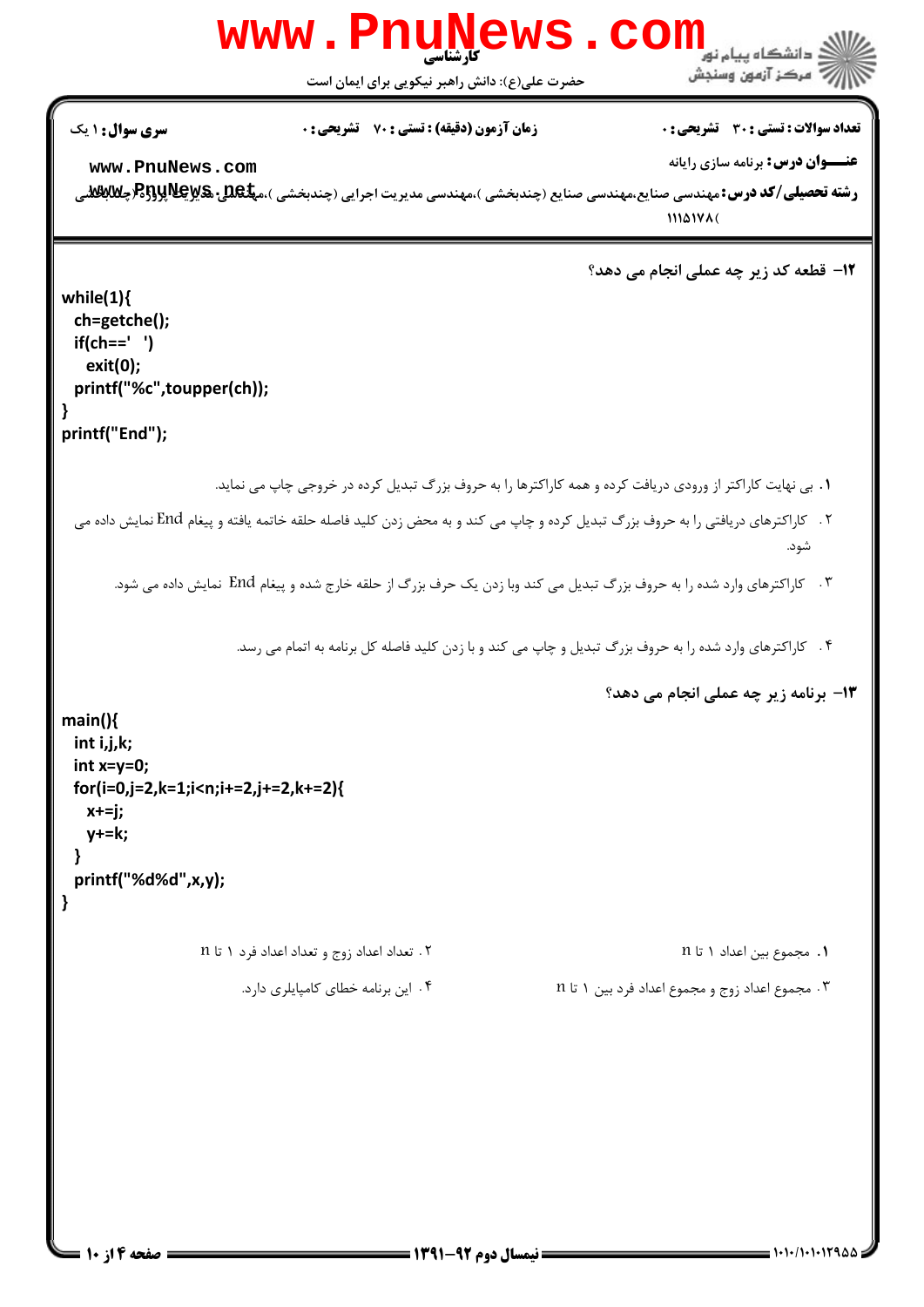|                                                                                                                                                     | www.PnuNews                                                                                                                                                                          |                                                                         | $\bullet$ COM                                                                                                    |
|-----------------------------------------------------------------------------------------------------------------------------------------------------|--------------------------------------------------------------------------------------------------------------------------------------------------------------------------------------|-------------------------------------------------------------------------|------------------------------------------------------------------------------------------------------------------|
|                                                                                                                                                     | حضرت علی(ع): دانش راهبر نیکویی برای ایمان است                                                                                                                                        |                                                                         | ر آمرڪز آزمون وسنڊش                                                                                              |
| <b>سری سوال : ۱ یک</b><br>www.PnuNews.com                                                                                                           | <b>زمان آزمون (دقیقه) : تستی : 70 ٪ تشریحی : 0</b><br><b>رشته تحصیلی/کد درس:</b> مهندسی صنایع،مهندسی صنایع (چندبخشی )،مهندسی مدیریت اجرایی (چندبخشی )،م <b>پگهللی:R5پR5پR5پ</b> رR9پ |                                                                         | <b>تعداد سوالات : تستی : 30 ٪ تشریحی : 0</b><br><b>عنـــوان درس:</b> برنامه سازی رایانه<br>$111\Delta 14\lambda$ |
| digit=getchar();<br>switch(digit){<br>case 0:<br>case 1: printf("one");break;<br>case 2: printf("two");break;<br>default: printf("not digit");<br>} | ۱۴- در قطعه کد زیر چنانچه کاربر برای digit مقدار صفر را وارد کند، خروجی چه خواهد بود؟                                                                                                |                                                                         |                                                                                                                  |
|                                                                                                                                                     | not digit . v                                                                                                                                                                        |                                                                         | one .                                                                                                            |
|                                                                                                                                                     | ۰۴ هيچ خروجي نخواهيم داشت.                                                                                                                                                           |                                                                         | two. r                                                                                                           |
|                                                                                                                                                     | ۱۵– متغیری که درون یک تابع اعلان شود، از لحاظ کلاس حافظه، به طور پیش فرض چه نوعی در نظر گرفته می شود؟                                                                                |                                                                         |                                                                                                                  |
| ۰۴ خارجي                                                                                                                                            | ۰۳ داخلی                                                                                                                                                                             | ۰۲ خودکار                                                               | ٠١ ثبات                                                                                                          |
| void test(){<br>int m;<br>register float k;<br>$m=3; k=2.5;$<br>$for(i=1; m>0; m--)$<br>$k+=m;$<br>printf("%f",k);<br>}                             |                                                                                                                                                                                      | ۱۶- کدام عبارت در مورد تابع زیر باعث بروز خطا می شود؟                   |                                                                                                                  |
|                                                                                                                                                     |                                                                                                                                                                                      |                                                                         | 1. عدم وجود دستو, return                                                                                         |
|                                                                                                                                                     |                                                                                                                                                                                      |                                                                         | $k$ ا انتساب مقدار متغیر صحیح m به متغیر اعشاری $k$                                                              |
|                                                                                                                                                     |                                                                                                                                                                                      | ۳ . برنامه بدون بروز خطا اجرا شده و خروجی برنامه نیز مقدار ۸،۵ می باشد. |                                                                                                                  |
|                                                                                                                                                     |                                                                                                                                                                                      | ۴.  تعریف کلاس حافظه register برای متغیر از نوع float                   |                                                                                                                  |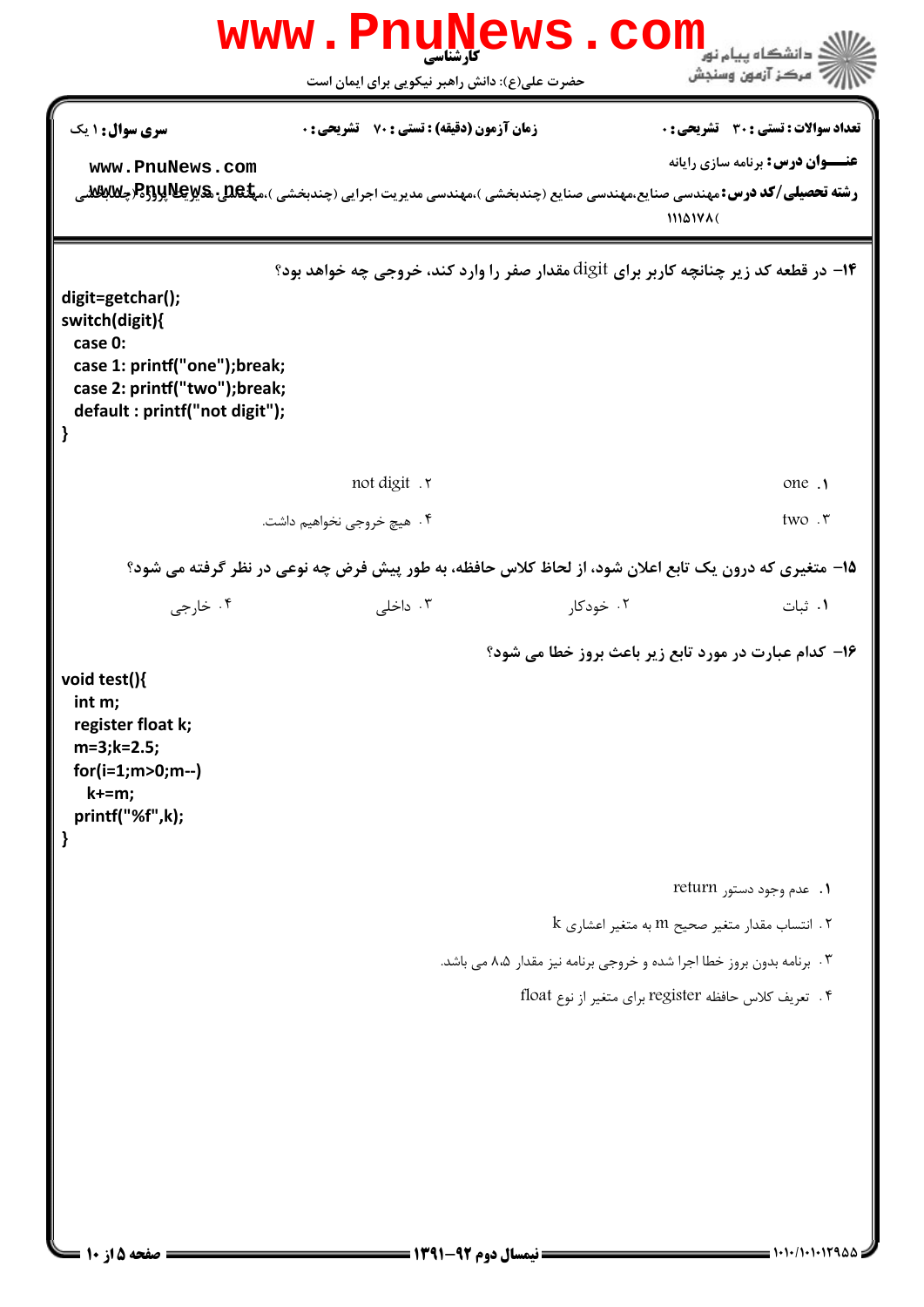|                                                                                                                                                                                                                      |       | <b>www.PnuNews</b>                                                                                                                                                                          | . COM               | دانشگاه پیام نو <mark>ر</mark>                                                            |
|----------------------------------------------------------------------------------------------------------------------------------------------------------------------------------------------------------------------|-------|---------------------------------------------------------------------------------------------------------------------------------------------------------------------------------------------|---------------------|-------------------------------------------------------------------------------------------|
|                                                                                                                                                                                                                      |       | حضرت علی(ع): دانش راهبر نیکویی برای ایمان است                                                                                                                                               |                     | 7' مرڪز آزمون وسنڊش                                                                       |
| <b>سری سوال :</b> ۱ یک<br>www.PnuNews.com                                                                                                                                                                            |       | <b>زمان آزمون (دقیقه) : تستی : 70 ٪ تشریحی : 0</b><br><b>رشته تحصیلی/کد درس:</b> مهندسی صنایع،مهندسی صنایع (چندبخشی )،مهندسی مدیریت اجرایی (چندبخشی )،م <b>پلکلیا R5yپR5yپR5y چلابلان</b> گ |                     | تعداد سوالات : تستى : 30 قشريحى : 0<br><b>عنـــوان درس:</b> برنامه سازی رایانه<br>1114171 |
| int $g(int x, int y)$<br>int rem=x%y;<br>if(rem==0) return y;<br>return g(y,rem);<br>}                                                                                                                               |       |                                                                                                                                                                                             |                     | <b>۱۷- تابع S در زیر چه عملی انجام می دهد؟</b>                                            |
|                                                                                                                                                                                                                      |       | ۲. محاسبه مقسوم علیه های مشترک دوعدد                                                                                                                                                        |                     | ٠١. محاسبه مقسوم عليه هاى دوعدد                                                           |
|                                                                                                                                                                                                                      |       | ۰۴ محاسبه بزرگترین مقسوم علیه مشترک دوعدد                                                                                                                                                   |                     | ۰۳ محاسبه کوچکترین مقسوم علیه مشترک دوعدد                                                 |
| int t;<br>main()<br>$t = 10;$<br>func1();<br>printf("%d",t);<br>func1()<br>int $x=2$ ;<br>$t$ /=x;<br>func2();<br>printf("%d",t);<br>$\mathbf{\}$<br>func2() $\{$<br>$int t=15;$<br>printf("%d",t);<br>$\mathbf{\}}$ |       |                                                                                                                                                                                             |                     | ۱۸- با اجرای برنامه زیر خروجی کدام است(اعداد از چپ به راست)؟                              |
|                                                                                                                                                                                                                      | 5155. | 5 5 15 .7                                                                                                                                                                                   | 15 5 15 . 1         | $15$ 5 5 $\cdot$ 1                                                                        |
| int $s=0,i;$<br>$for(i=0;i<3;i++)$<br>s+=a[i][2-i];                                                                                                                                                                  |       | ا - برای عبارت ; { {1,2,1}, {3,1,3}, {4,3,5} } = (1,21} } مقدار 8 در دستور زیر چیست؟ {                                                                                                      |                     |                                                                                           |
| صفحه ۱۶ ۱۰ ۱۰                                                                                                                                                                                                        | 9.7   | $\Lambda$ . $\Upsilon$<br><b>== نیمسال دوم ۹۲-۱۳۹۱ <del>-</del>=</b>                                                                                                                        | $\gamma$ . $\gamma$ | 9.1<br>1.1.1.1.12900                                                                      |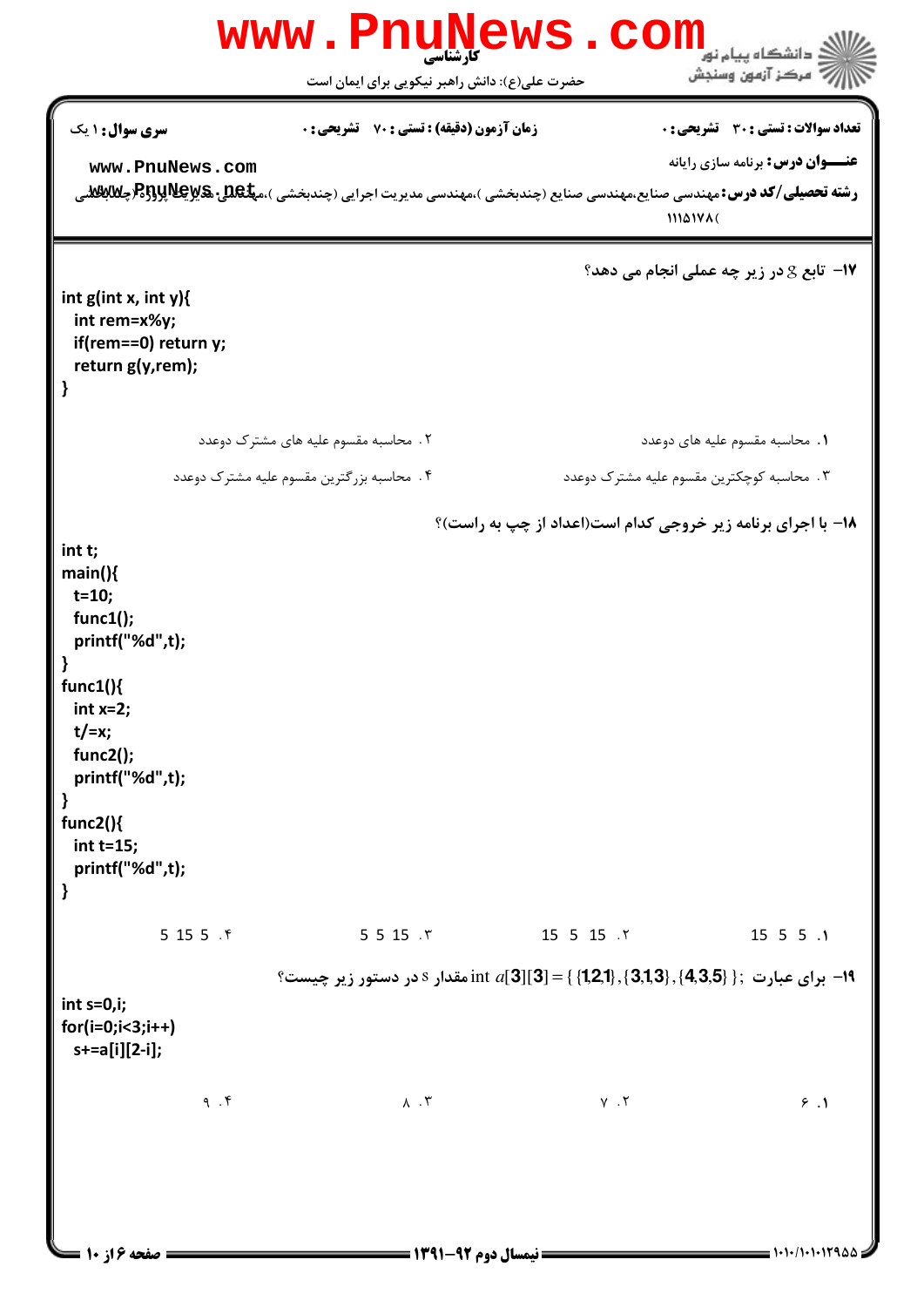|                                                                                                                                       | <b>www.PnuNews</b>                                 | . COI       | دانشگاه پیام نور                                                                      |
|---------------------------------------------------------------------------------------------------------------------------------------|----------------------------------------------------|-------------|---------------------------------------------------------------------------------------|
|                                                                                                                                       | حضرت علی(ع): دانش راهبر نیکویی برای ایمان است      |             | " مرڪز آزمون وسنڊش                                                                    |
| <b>سری سوال :</b> ۱ یک                                                                                                                | <b>زمان آزمون (دقیقه) : تستی : 70 ٪ تشریحی : 0</b> |             | تعداد سوالات : تستي : 30 ٪ تشريحي : 0                                                 |
| www.PnuNews.com                                                                                                                       |                                                    |             | <b>عنـــوان درس:</b> برنامه سازی رایانه                                               |
| <b>رشته تحصیلی/کد درس:</b> مهندسی صنایع،مهندسی صنایع (چندبخشی )،مهندسی مدیریت اجرایی (چندبخشی )،م <b>یکیلیا R5پR5پرR5(چکلابیلا</b> لی |                                                    |             | $111\Delta 14\lambda$                                                                 |
|                                                                                                                                       |                                                    |             | <b>۲۰</b> - تابع زیر چه عملی انجام می دهد؟                                            |
| int change(int a[], int n){<br>int i, $k=0, m=a[0]$ ;                                                                                 |                                                    |             |                                                                                       |
| $for(i=0;i< n;i++)$<br>if(a[i] <m)< td=""><td></td><td></td><td></td></m)<>                                                           |                                                    |             |                                                                                       |
| $m=a[i];$                                                                                                                             |                                                    |             |                                                                                       |
| k=i;                                                                                                                                  |                                                    |             |                                                                                       |
| return a[k];                                                                                                                          |                                                    |             |                                                                                       |
|                                                                                                                                       | ٢. كوچكترين عنصر آرايه را بر مي گرداند.            |             | 1. عناصر آرايه را مرتب مي كند.                                                        |
| ۰۴ عنصر k ام آرایه را با عنصر ۰ آرایه جابجا می کند.                                                                                   |                                                    |             | ۰۳ محل قرار گرفتن کوچکترین عنصر در آرایه را بر می گرداند.                             |
|                                                                                                                                       |                                                    |             | ا۲- اگر تعریف کنیم "S1="BAD و "s2="good"، پس از اجرای دستورات زیر خروجی چه خواهد بود؟ |
| if(strcmpi(S1,S2))<br>printf("String is equal to");<br>printf("%s",strcpy(S1,S2));                                                    |                                                    |             |                                                                                       |
|                                                                                                                                       | String is equal to good.                           |             | String is equal to BAD .                                                              |
|                                                                                                                                       | good . F                                           |             | $BAD$ . $\tau$                                                                        |
| 3۲- کدام قطعه کد زیر عناصر قطر اصلی و فرعی آرایه را جابجا می کند؟(تابع SWap مقدار دو پارامتر خود را جابجا می کند)                     |                                                    |             |                                                                                       |
| $for(i=0;i$                                                                                                                           | $\cdot$ $\mathsf{r}$                               | $for(i=0;i$ | $\cdot$                                                                               |
|                                                                                                                                       | $swap(a[i][i], a[i][n-i-1]);$                      |             | $swap(a[i][i], a[n-i][i])$ ;                                                          |
| $for(i=0;i$                                                                                                                           | $\cdot$ ۴                                          | $for(i=0;i$ | $\cdot$ $\mathsf{r}$                                                                  |
| $swap(a[i-n][i],a[n-i][i])$ ;                                                                                                         |                                                    |             | $swap(a[i][i-n-1], a[i][i]);$                                                         |
|                                                                                                                                       |                                                    |             |                                                                                       |
|                                                                                                                                       |                                                    |             |                                                                                       |
|                                                                                                                                       |                                                    |             |                                                                                       |
|                                                                                                                                       |                                                    |             |                                                                                       |
|                                                                                                                                       |                                                    |             |                                                                                       |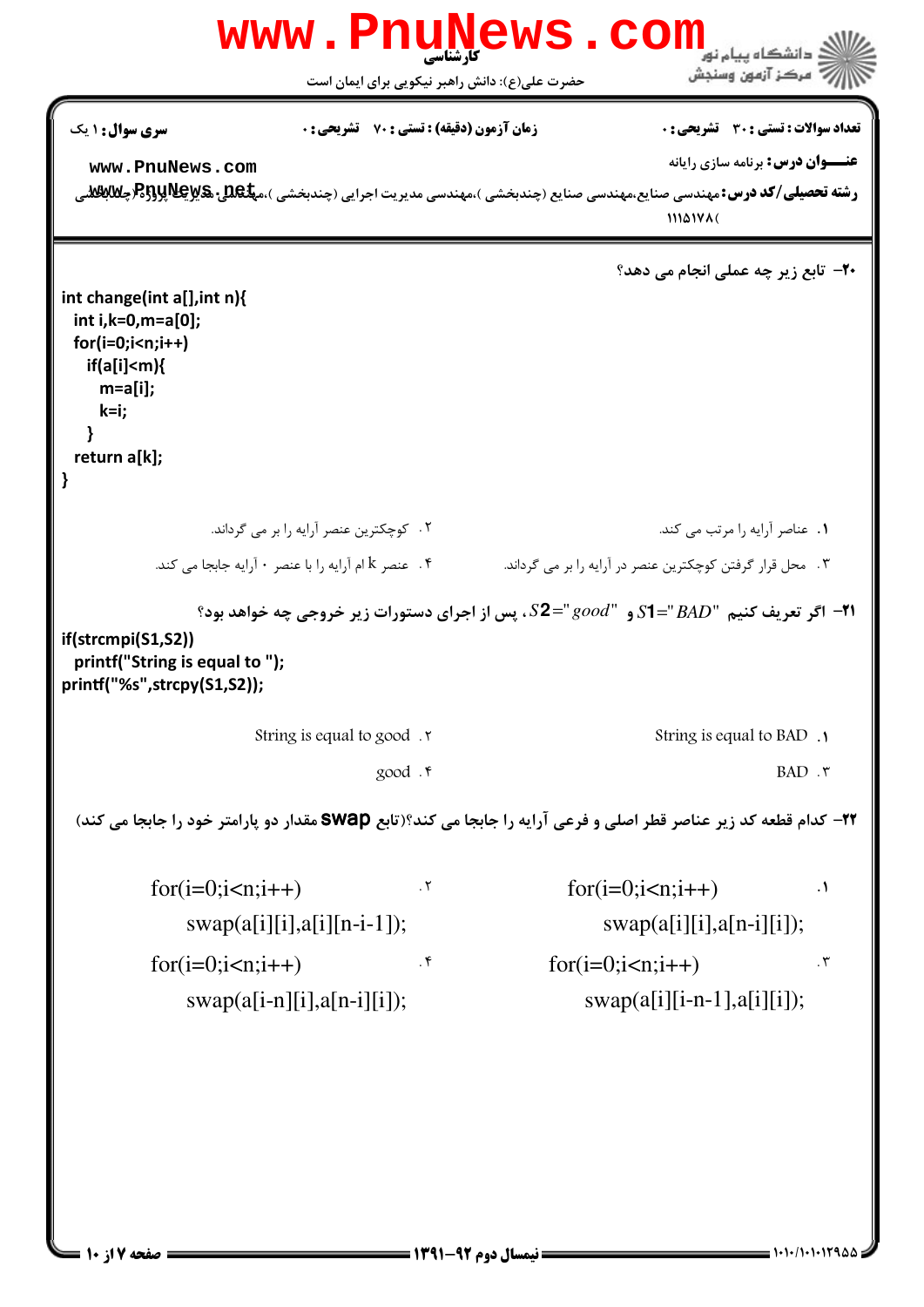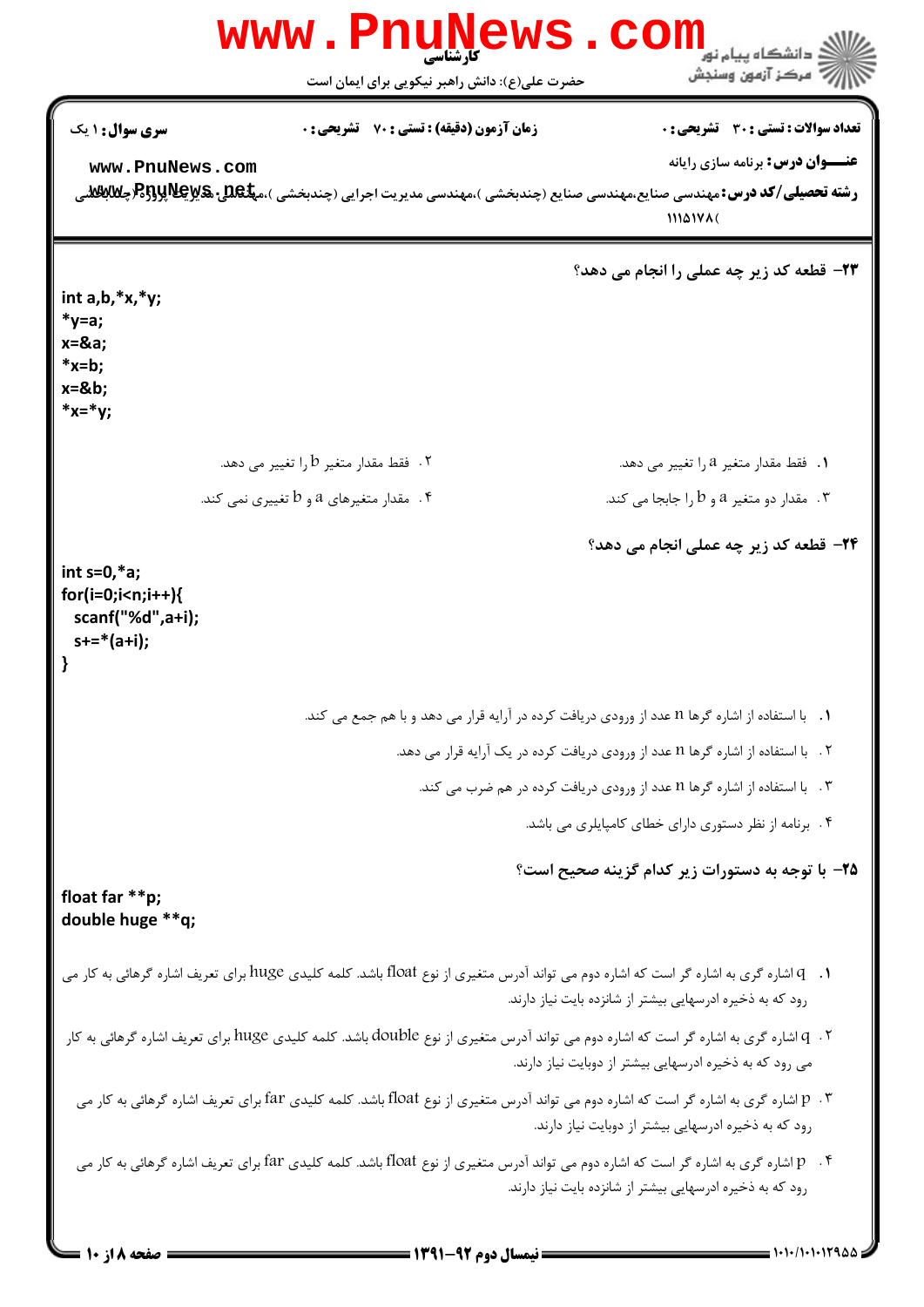|                                                                                                                                  | www.PnuNews                                               | <b>. COM</b>                                                                                                                                                   | ه دانشگاه پیام نور                                                               |
|----------------------------------------------------------------------------------------------------------------------------------|-----------------------------------------------------------|----------------------------------------------------------------------------------------------------------------------------------------------------------------|----------------------------------------------------------------------------------|
|                                                                                                                                  | حضرت علی(ع): دانش راهبر نیکویی برای ایمان است             |                                                                                                                                                                | 7' مرڪز آزمون وسنڊش                                                              |
| <b>سری سوال :</b> ۱ یک<br>www.PnuNews.com                                                                                        | <b>زمان آزمون (دقیقه) : تستی : 70 ٪ تشریحی : 0</b>        | <b>رشته تحصیلی/کد درس:</b> مهندسی صنایع،مهندسی صنایع (چندبخشی )،مهندسی مدیریت اجرایی (چندبخشی )،م <b>یکلیلاپاراپاراتی (P5بلاتیل او</b> راپلاتیلاپاراتی)،میکایا | تعداد سوالات : تستي : 30 ٪ تشريحي : 0<br><b>عنـــوان درس:</b> برنامه سازی رایانه |
|                                                                                                                                  |                                                           |                                                                                                                                                                | 11141716                                                                         |
| struct x{<br>float a;<br>int b;<br>char c[20];<br>};<br>union $y$ $\{$<br>float d[10];<br>struct x e;<br>};<br>union $y k[10]$ ; |                                                           | ۲۶- با توجه به تعریف زیر، متغیر k چند بایت از حافظه را اشغال می کند؟ (اندازه float را ۴ و int را ۲ در نظر بگیرید)                                              |                                                                                  |
| $f \cdot \cdot \cdot f$                                                                                                          | $Y5.$ $Y$                                                 | $Y.$ $Y$                                                                                                                                                       | Y5.1                                                                             |
| typedef int count; count i,j; $//.1$<br>int i,j;                                                                                 | 11.2                                                      |                                                                                                                                                                | <b>۲۷</b> - با توجه به اعلانهای زیر کدام گزینه صحیح است؟                         |
|                                                                                                                                  | ٢. هر دو اعلان صحيح است ولي معادل نيستند.                 |                                                                                                                                                                | ۰۱ اعلان ۱ صحیح نیست.                                                            |
|                                                                                                                                  | ۰۴ هر دو اعلان غلط است.                                   |                                                                                                                                                                | ۰۳ هر دو اعلان صحیح و معادل اند.                                                 |
| struct n1{<br>int a;<br>char ch[20];<br>};<br>struct n2{<br>float b;<br>struct n1 c[10];<br>}n3[10];                             |                                                           | <b>۲۸-</b> با توجه به تعاریف زیر برای دسترسی به فیلد a کدام عبارت صحیح است؟                                                                                    |                                                                                  |
| $n2[3].n1[3].a=5;$ . f                                                                                                           |                                                           | n3[3].c[3].a=5; . ٣ n3[3].n1[3].a=5; . ٢                                                                                                                       | $n3.a=5; .1$                                                                     |
| fgets(t,50,text);                                                                                                                |                                                           | <b>۲۹</b> - در دستور زیر شرط خاتمه خواندن رشته از فایل text کدام است؟                                                                                          |                                                                                  |
|                                                                                                                                  | ۰۲ خواندن ۵۰ کاراکتر یا رسیدن به انتهای خط                |                                                                                                                                                                | ۰۱ رسیدن به انتهای فایل یا انتهای خط                                             |
|                                                                                                                                  | ۰۴ خواندن ۵۰ کاراکتر یا رسیدن به انتهای فایل یا انتهای خط |                                                                                                                                                                | ۰۳ خواندن ۵۰ کاراکتر یا رسیدن به انتهای فایل                                     |
| = صفحه 9 از 10 =                                                                                                                 |                                                           | <b>==</b> نیمسال دوم ۹۲-۱۳۹۱ <b>--</b>                                                                                                                         |                                                                                  |